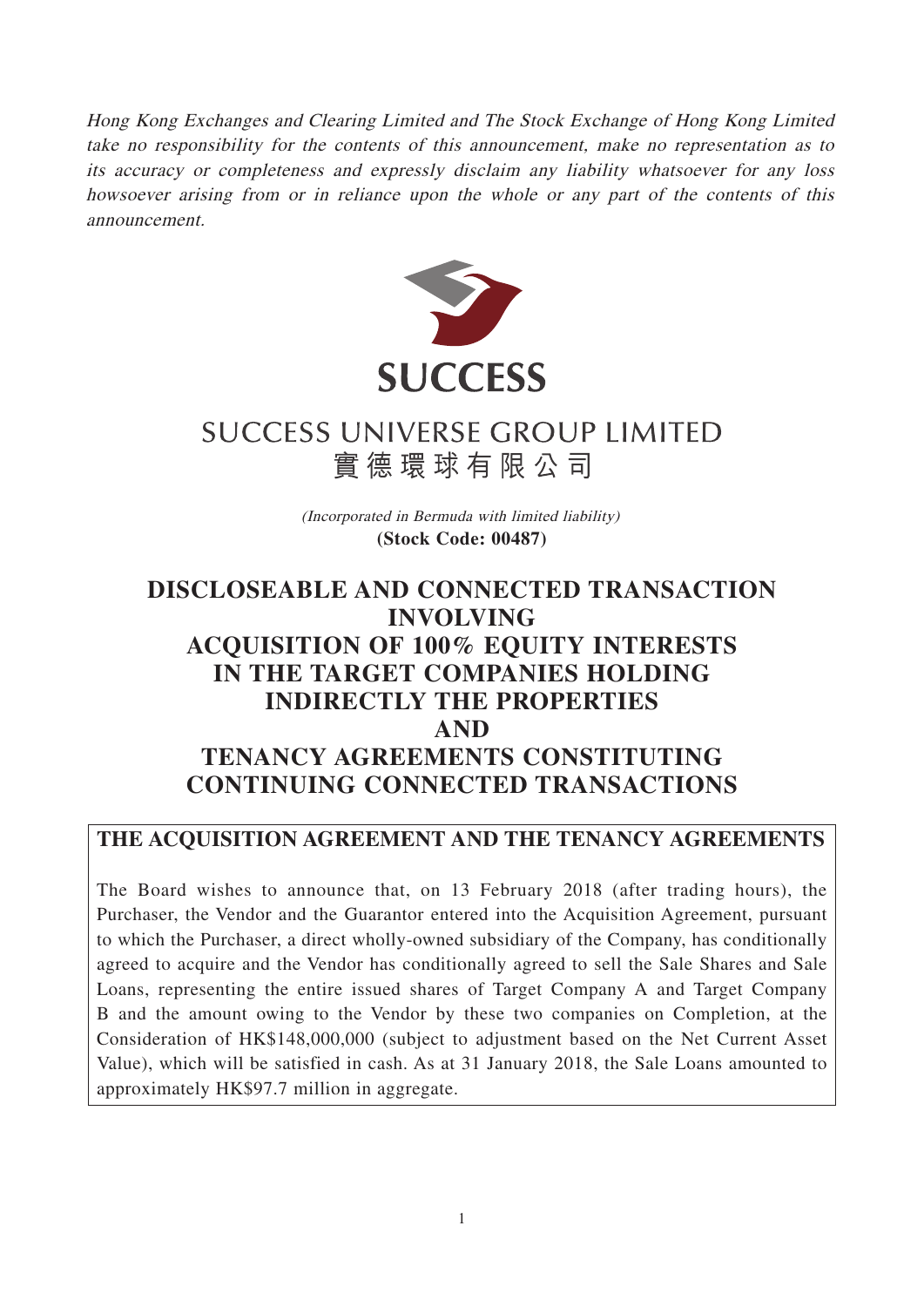The principal asset and activity of the Merchant Charm Group is Property A and the leasing thereof, whilst the principal asset and activity of the Massive Success Group is Property B and the leasing thereof.

The Properties are currently let to the Tenant, Success International Management Services Limited, pursuant to the Tenancy Agreements at the aggregate monthly rental of HK\$237,848.

# **LISTING RULES IMPLICATIONS**

### **The Acquisition Agreement**

As certain applicable percentage ratios under the Listing Rules in respect of the Acquisition are more than 5% but less than 25%, the Acquisition constitutes a discloseable transaction for the Company and is subject to the reporting and announcement requirements under Chapter 14 of the Listing Rules.

The Vendor is direct wholly and beneficially owned by Mr. Yeung, who is the Chairman of the Board and an executive Director as well as a controlling shareholder of the Company, and thus a connected person of the Company. The Acquisition therefore also constitutes a connected transaction for the Company. As certain applicable percentage ratios under the Listing Rules exceed 5% and the Consideration exceeds HK\$10 million, the Acquisition is subject to the reporting, announcement, circular and independent shareholders' approval requirements pursuant to Chapter 14A of the Listing Rules.

### **The Tenancy Agreements**

The Tenant is indirect wholly and beneficially owned by Mr. Yeung and therefore also a connected person of the Company. As Powerful Concept and Famous Capital, being the landlords under the Tenancy Agreements, will become indirect wholly-owned subsidiaries of the Company upon Completion, the Tenancy Agreements will upon Completion constitute continuing connected transactions for the Company under Chapter 14A of the Listing Rules.

As announced by the Company in its announcement dated 26 June 2017, Good Sun Development Limited, another indirect wholly-owned subsidiary of the Company, entered into the First Tenancy Agreement with the Tenant.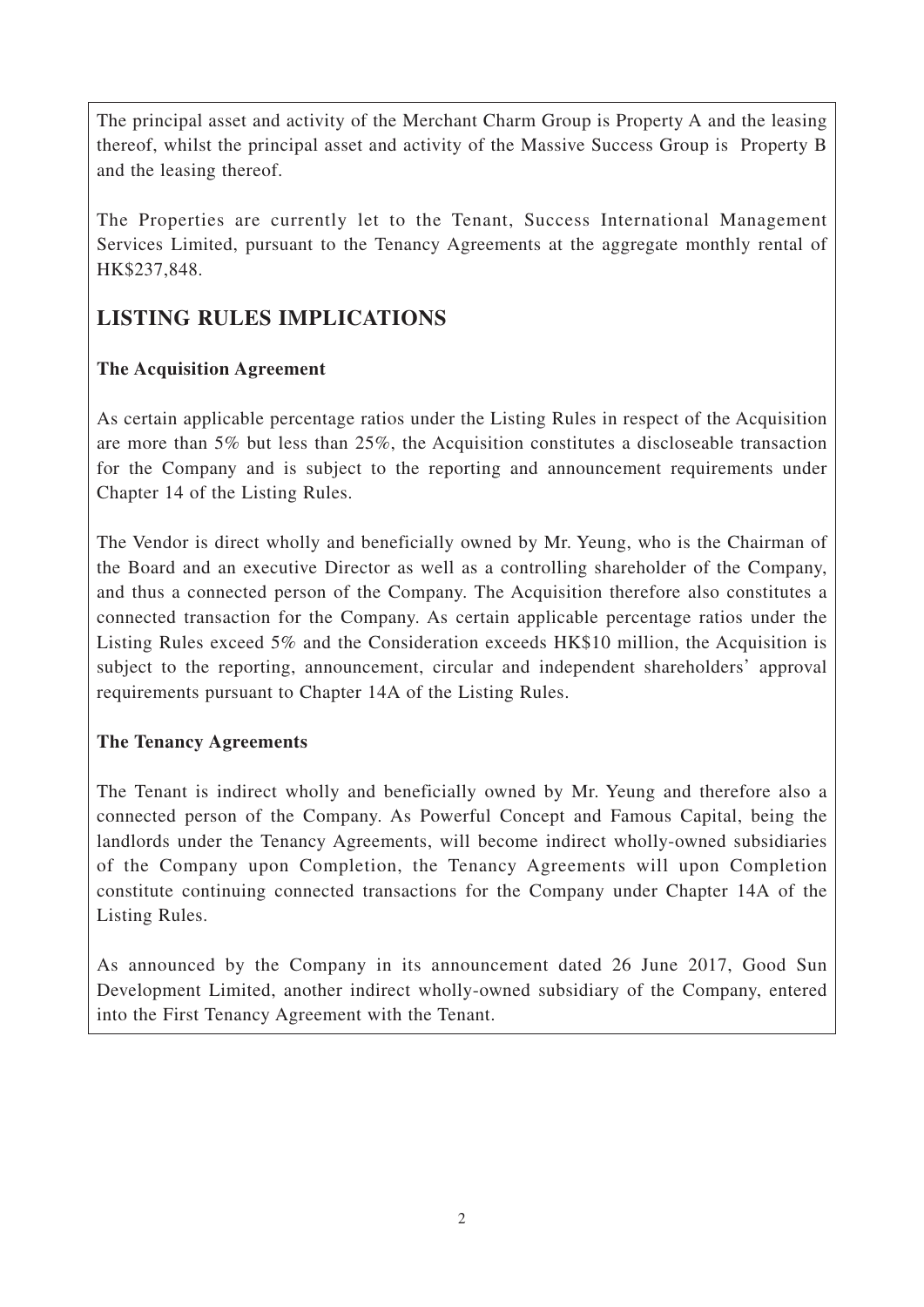As the largest Annual Cap in respect of the amount payable by the Tenant to the landlords under the Tenancy Agreements for each of the two financial years ending 31 December 2019 on their own is less than, but on an aggregated basis with the First Tenancy Agreement exceeds, HK\$3,000,000 but all the applicable percentage ratios calculated on an annual basis pursuant to Rule 14.07 of the Listing Rules, on such aggregation, are less than 5%, the Tenancy Agreements are subject to the reporting, announcement and annual review requirements but are exempt from the circular (including independent financial advice) and the independent shareholders' approval requirements pursuant to Rule 14A.76(2) of the Listing Rules.

# **GENERAL**

By virtue of the connection between Mr. Yeung and each of the Vendor and the Tenant, Mr. Yeung is considered to have material interest in the Acquisition. Further, Dr. Ma Ho Man, Hoffman, the Deputy Chairman of the Board and an executive Director, is the nephew of Mr. Yeung. Both of them have abstained from voting on the resolutions of the Board to approve the Acquisition Agreement and the transactions contemplated thereunder. Save as mentioned above, none of the Directors has any material interest in the transactions contemplated under the Acquisition Agreement who are required to abstain from voting on the resolutions of the Board in respect of the Acquisition.

The Independent Board Committee has been established to advise the Independent Shareholders in relation to the Acquisition Agreement. The Company will appoint an independent financial adviser to advise the Independent Board Committee and the Independent Shareholders in this regard.

The SGM will be convened and held for the Independent Shareholders to consider, and if thought fit, to approve the Acquisition Agreement and the transactions contemplated thereunder.

It is expected that the circular containing, among other things, (i) further information on the Acquisition and the Acquisition Agreement; (ii) the recommendation from the Independent Board Committee to the Independent Shareholders; (iii) the letter of advice from the Independent Financial Adviser to the Independent Board Committee and the Independent Shareholders; and (iv) the notice of the SGM, will be despatched to the Shareholders on or before 8 March 2018.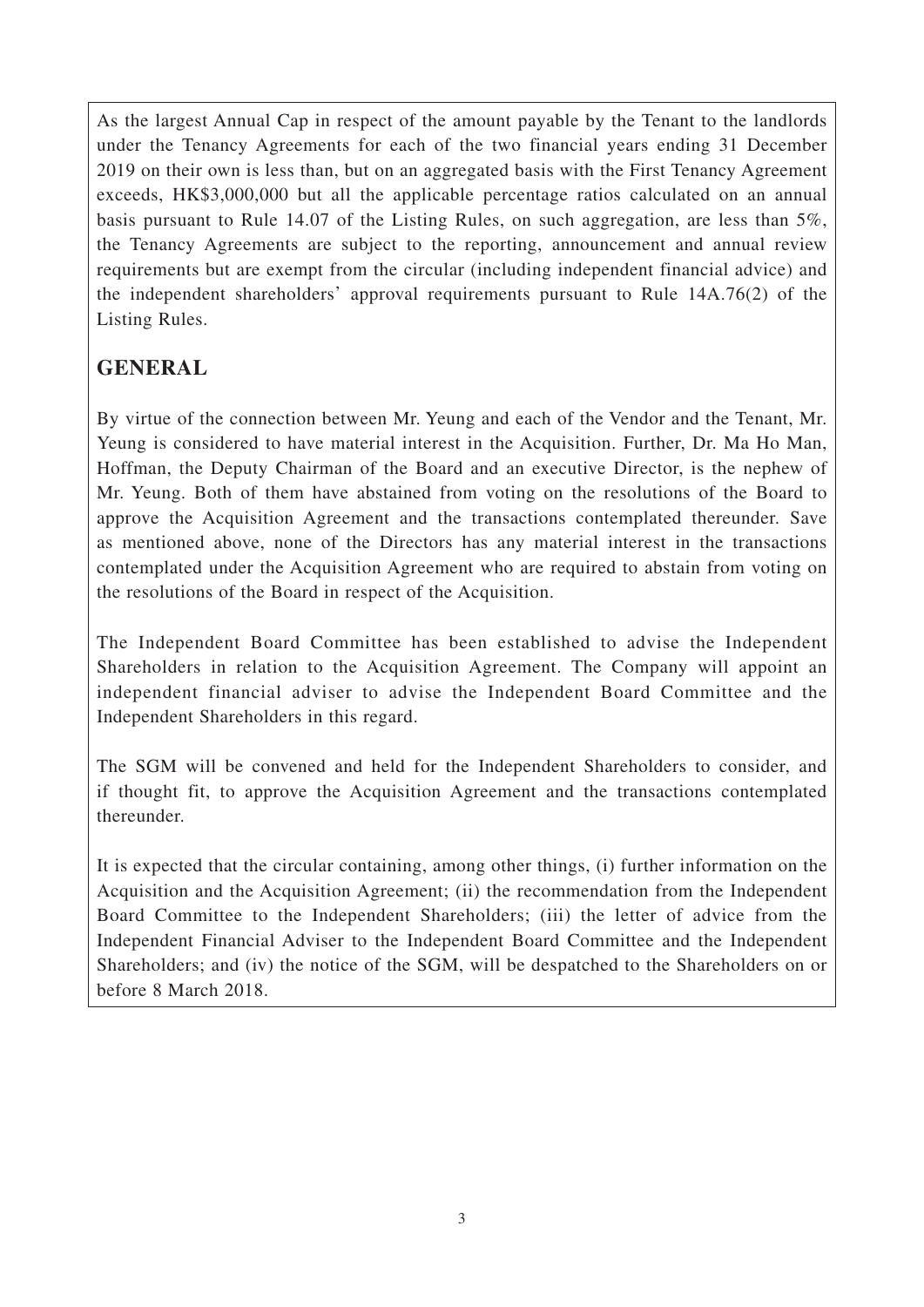The Board wishes to announce that on 13 February 2018 (after trading hours), the Purchaser, the Vendor and the Guarantor entered into the Acquisition Agreement, the principal terms of which are set out below:

### **ACQUISITION AGREEMENT**

| Date:    |     | 13 February 2018                            |  |
|----------|-----|---------------------------------------------|--|
| Parties: | (1) | Victory Devotion Limited, as purchaser      |  |
|          | (2) | Active Trade Investments Limited, as vendor |  |
|          | (3) | the Guarantor, as guarantor for the Vendor  |  |

The Purchaser is a direct wholly-owned subsidiary of the Company.

#### **Subject matter of the Acquisition**

Pursuant to the Acquisition Agreement, the Vendor has conditionally agreed to sell and the Purchaser has conditionally agreed to purchase from the Vendor, free from encumbrances, the Sale Shares and the Sale Loans.

The Sale Shares represent the entire issued share capital of the Target Companies as at the date of the Acquisition Agreement and at Completion. The Sale Loans represent the aggregate amounts owing by the respective Target Companies to the Vendor on Completion. The amount of the Sale Loans as at 31 January 2018 amounted to approximately HK\$97.7 million in aggregate.

### **Consideration**

The total consideration for the Sale Shares and Sales Loans is as follows:

- (i) for Sale Share A and Sale Loan A, (a) HK\$53,200,000 plus (b) the Net Current Asset Value for the Merchant Charm Group, out of which the consideration for Sale Loan A shall be the face value thereof on a dollar for dollar basis and the balance shall be the consideration for Sale Share A; and
- (ii) for Sale Share B and Sale Loan B, (a) HK\$94,800,000 plus (b) the Net Current Asset Value for the Massive Success Group, out of which the consideration for Sale Loan B shall be the face value thereof on a dollar for dollar basis and the balance shall be the consideration for Sale Share B.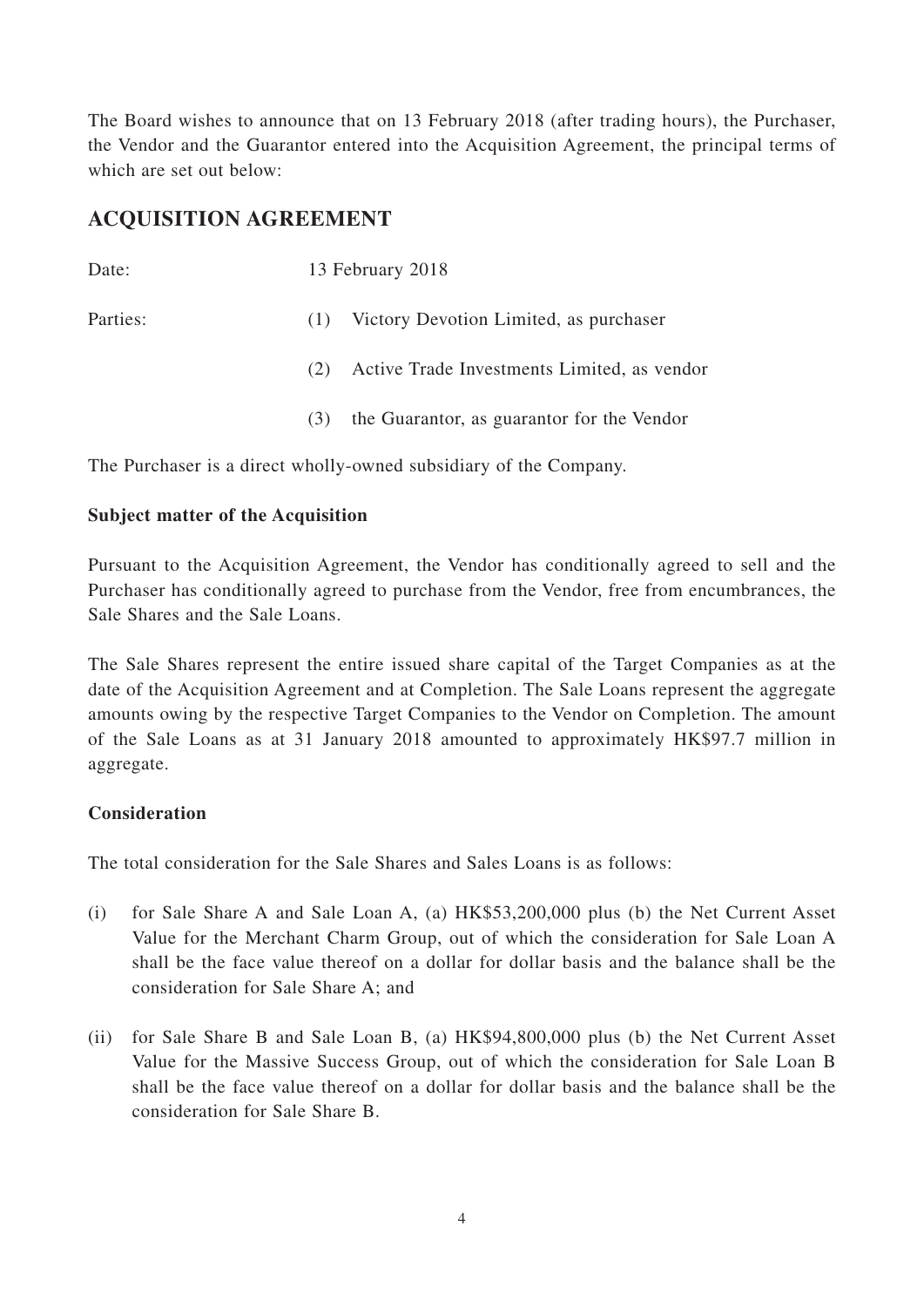The Consideration shall be paid by the Purchaser in the following manner:

- (a) a deposit of HK\$14,800,000 ("Deposit") has been paid on the signing of the Acquisition Agreement, and will be applied as part payment of the Consideration upon Completion; and
- (b) the remaining balance shall be payable on Completion.

Based on the unaudited consolidated management accounts of the Merchant Charm Group and the Massive Success Group as at 31 January 2018, the Consideration is approximately HK\$148,112,000.

The Consideration will be financed by the internal resources, including utilization of the existing banking facilities, of the Group.

### **Basis for determination of the Consideration**

The Consideration was determined after arm's length negotiation between the Vendor and the Purchaser with reference to (a) the unaudited consolidated financial information of the Merchant Charm Group and the Massive Success Group as at 31 January 2018; (b) the rental payable by the Tenant under the Tenancy Agreements; and (c) the valuation of the Properties of HK\$153 million as at 31 January 2018 conducted by LCH (Asia-Pacific) Surveyors Limited, an independent professional valuer, which was determined under the market approach.

The Directors (excluding the independent non-executive Directors whose views will, after receiving the advice from the Independent Financial Adviser, be set out in the letter from the Independent Board Committee in the circular to be despatched to the Shareholders) are of the view that the Consideration is fair and reasonable.

### **Conditions precedent**

Completion is conditional upon fulfilment or waiver (as the case may be) of the following conditions:

- a. the approval by the Independent Shareholders of the Acquisition Agreement and the transactions contemplated thereunder at the SGM;
- b. compliance by the Company of all requirements under the Listing Rules or otherwise of the Stock Exchange which require compliance in relation to the Acquisition Agreement and the transactions contemplated thereunder;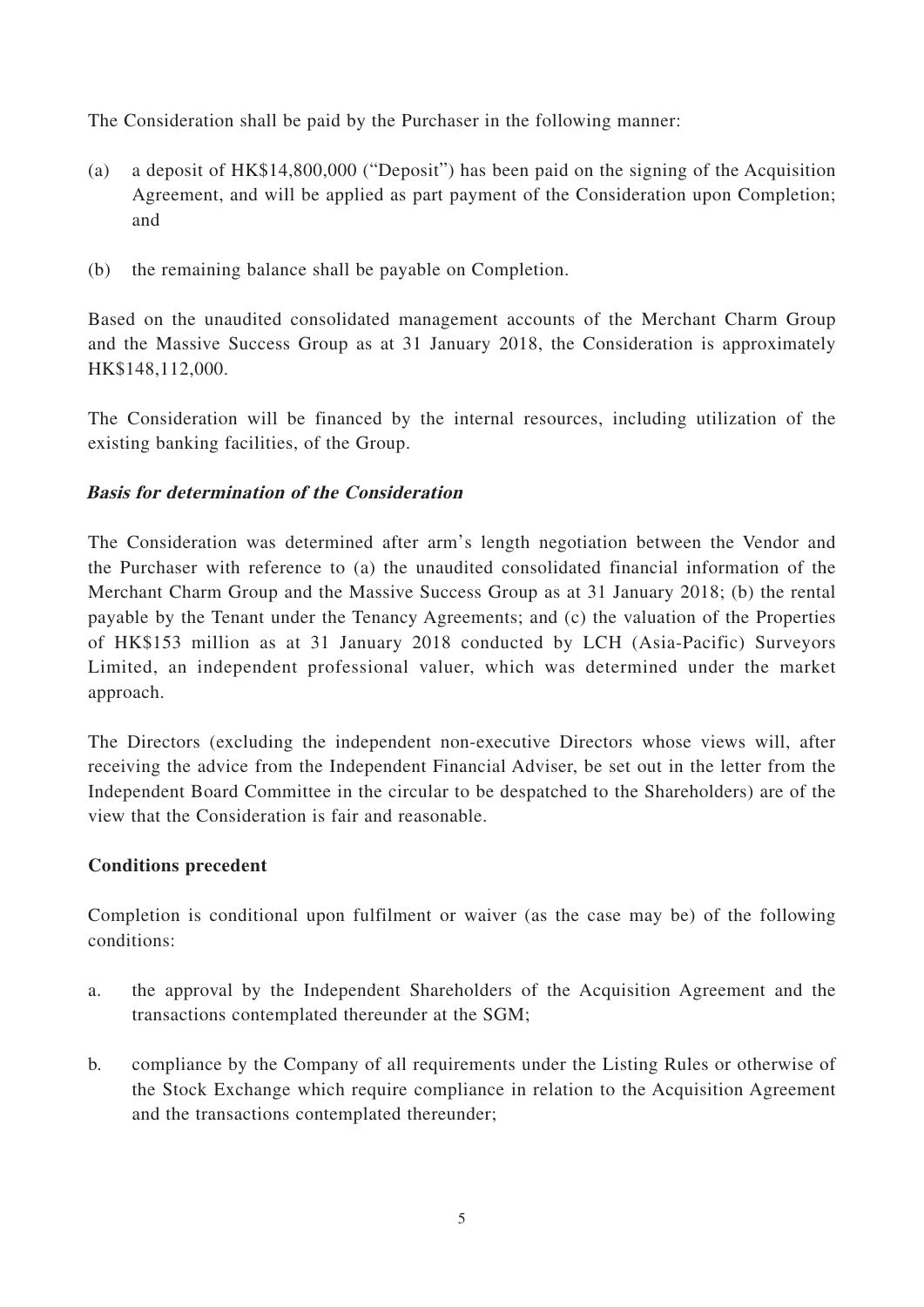- c. the Vendor having shown and proved that Powerful Concept and Famous Capital have good title to Property A and Property B respectively under Sections 13 and 13A of the Conveyancing and Property Ordinance (Chapter 219 of the Laws of Hong Kong);
- d. the warranties by the Vendor under the Acquisition Agreement being true and accurate in all material respects and not misleading;
- e. the Bank having provided written confirmation to Powerful Concept and Famous Capital that it will release the Property Charges upon receipt of a sum not exceeding the balance of the Consideration payable on Completion, without imposing any obligations on the Target Group Companies or any other conditions; and
- f. the Purchaser being reasonably satisfied with the results of its due diligence review on the Target Group Companies.

The Vendor shall use its reasonable endeavours to procure the fulfilment and satisfaction of the conditions (c) to (e) above and the Purchaser shall use its reasonable endeavours to procure the fulfilment and satisfaction of the conditions (a) and (b) above. The Vendor and the Purchaser shall jointly use all reasonable endeavours to procure the fulfilment and satisfaction of the condition (f) above.

The Purchaser may in its absolute discretion at any time before the Completion Date waive the above conditions (c) to (f) by notice in writing to the Vendor. Neither the Vendor nor the Purchaser may waive the other conditions above.

If any of the conditions above (other than condition (d) which shall remain fulfilled up to Completion, unless waived by the Purchaser) has not been fulfilled (or waived by the Purchaser) by the Long Stop Date, the Acquisition Agreement shall terminate automatically whereupon the Vendor shall forthwith refund to the Purchaser the Deposit without interest costs or compensation and the provisions of the Acquisition Agreement (other than certain surviving clauses) shall henceforth have no further force and effect and no party shall have any liability under the Acquisition Agreement except in respect of any antecedent breaches.

### **The Completion**

Subject to the fulfilment or waiver (as the case may be) of the conditions above, Completion shall take place on the fifth Business Day after the fulfilment or waiver (if applicable) of the last of the conditions set out in the paragraph headed "Conditions precedent" above or such other date as the parties to the Acquisition Agreement may agree in writing.

The Vendor undertakes to obtain the release of the Property Charges on Completion.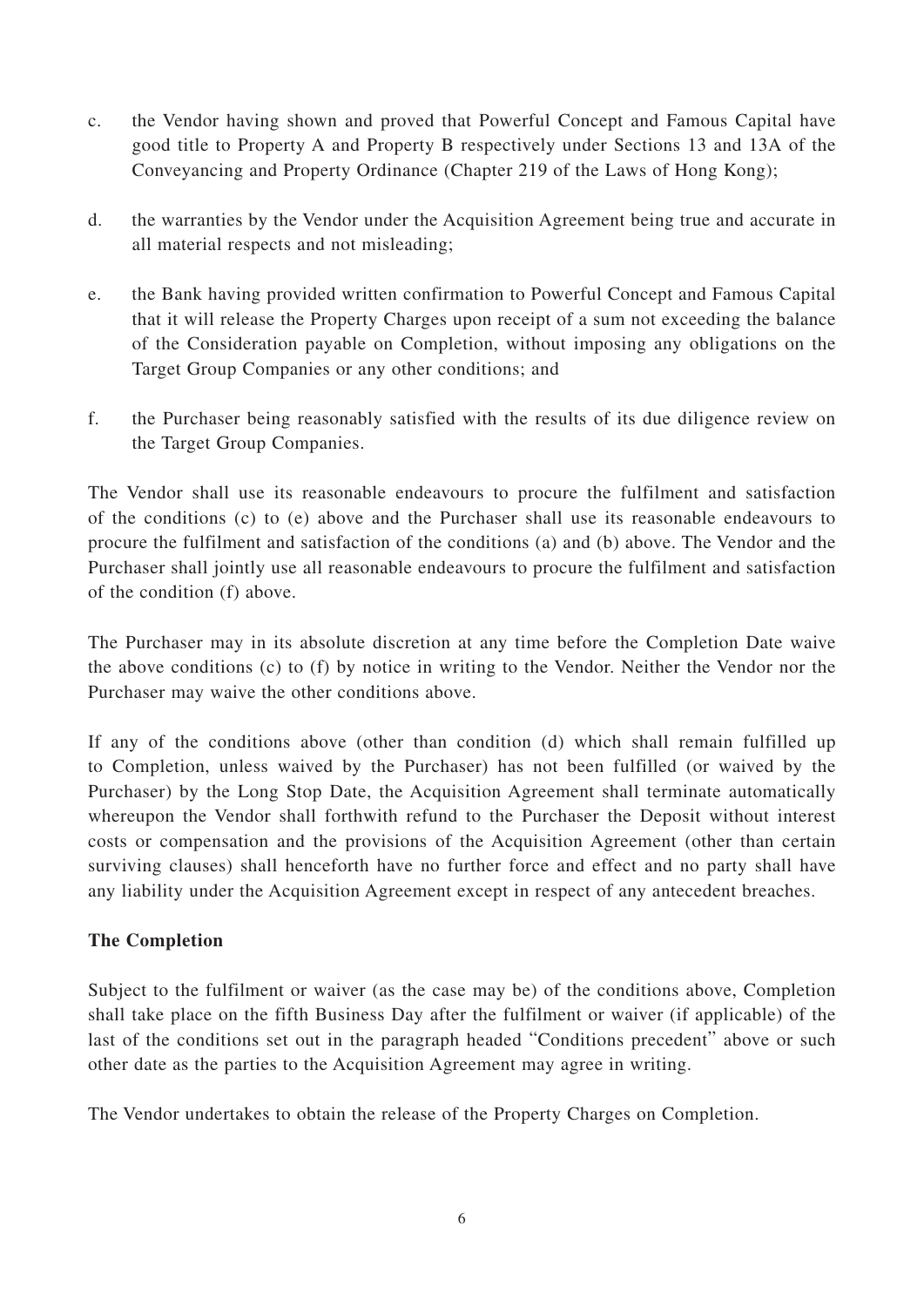If the Vendor or the Purchaser fails to complete the sale and purchase in accordance with the provisions of the Acquisition Agreement, the non-defaulting party may by notice in writing terminate the Acquisition Agreement in which event:

- (i) if the defaulting party is the Vendor, the Vendor shall forthwith refund the Deposit to the Purchaser without prejudice to any rights and remedies the Purchaser may have against the Vendor for all damages that the Purchaser may suffer as a result of such default;
- (ii) if the defaulting party is the Purchaser, the Vendor shall be entitled to forfeit the Deposit without prejudice to any rights and remedies the Vendor may have against the Purchaser for damages over and above the Deposit forfeited.

If, on or before the Completion Date, there is a breach of the warranties material to the transactions contemplated under the Acquisition Agreement as a whole which could reasonably be expected to influence the decision for a purchaser for value of the Sale Shares and the Sale Loans and the Vendor shall fail to remedy the breach before the Completion Date, the Purchaser may by notice in writing to the Vendor rescind the Acquisition Agreement and in which event the Deposit shall be refunded to the Purchaser forthwith without prejudice to any other rights or remedies the Purchaser may have.

### **INFORMATION OF THE GROUP AND THE VENDOR**

The principal businesses and investments of the Group include travel-related business, property investment business and the investment project of Ponte 16, a world-class integrated casino-entertainment resort located in Macau.

The Purchaser, Victory Devotion Limited, is a direct wholly-owned subsidiary of the Company.

The Vendor is a company incorporated in the BVI and is an investment holding company. It is beneficially and wholly-owned by Mr. Yeung, the Chairman of the Board and an executive Director as well as a controlling shareholder of the Company.

### **INFORMATION OF THE TARGET GROUP COMPANIES**

Target Company A, a company incorporated in the BVI, is an investment holding company whose sole asset is the entire shareholding of Powerful Concept. Powerful Concept is a company incorporated in Hong Kong whose sole asset and activity is Property A and the leasing thereof.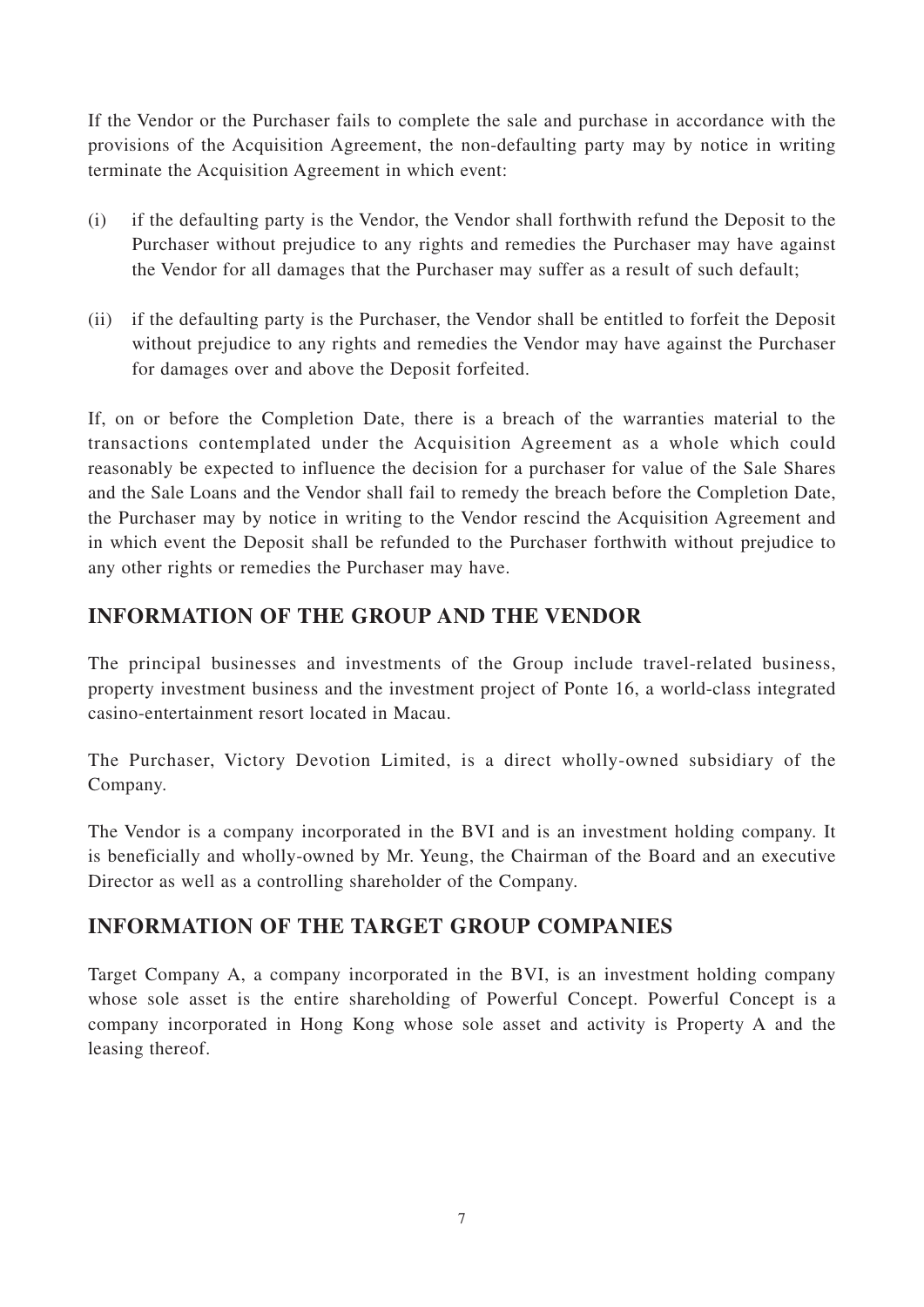Target Company B, a company incorporated in the BVI, is an investment holding company whose sole asset is the entire shareholding of Famous Capital. Famous Capital is a company incorporated in the BVI and registered in Hong Kong as a registered non-Hong Kong company whose sole asset and activity is Property B and the leasing thereof.

Both Property A and Property B are located at Tower 1, Admiralty Centre, No. 18 Harcourt Road, Hong Kong, comprising total saleable area of approximately 3,205 square feet. Property A is currently leased to SIMSL under Tenancy Agreement I and Property B is currently leased to SIMSL under Tenancy Agreement II. For details of the lease arrangement, please refer to the paragraph headed "The Tenancy Agreements" below.

Property A was acquired by the Vendor, through Powerful Concept, in 2016. The original cost of acquisition of Property A by Powerful Concept was approximately HK\$31.6 million.

Property B was acquired by the Vendor, through the acquisition of Famous Capital, in 2016. The original cost of acquisition of Famous Capital by the Vendor was approximately HK\$66.6 million.

The Properties are now subject to the Property Charges in favour of the Bank to secure banking facilities granted to a company which is indirectly wholly and beneficially owned by Mr. Yeung, which outstanding amount is approximately HK\$36.0 million as at 2 February 2018.

### **FINANCIAL INFORMATION OF TARGET GROUP COMPANIES**

Both Target Company A and Target Company B have not prepared any financial statement as at the date of this announcement. The audited financial information of Famous Capital for the two financial years ended 31 March 2017 and Powerful Concept for the financial period ended 31 March 2017 was as follows:

### **Famous Capital**

|                          | For the year                            | For the year                            |
|--------------------------|-----------------------------------------|-----------------------------------------|
|                          | ended<br>31 March<br>2016<br>(HK\$'000) | ended<br>31 March<br>2017<br>(HK\$'000) |
|                          |                                         |                                         |
|                          |                                         |                                         |
|                          |                                         |                                         |
| Net loss before taxation | 409                                     | 5,078                                   |
| Net loss after taxation  | 411                                     | 5,078                                   |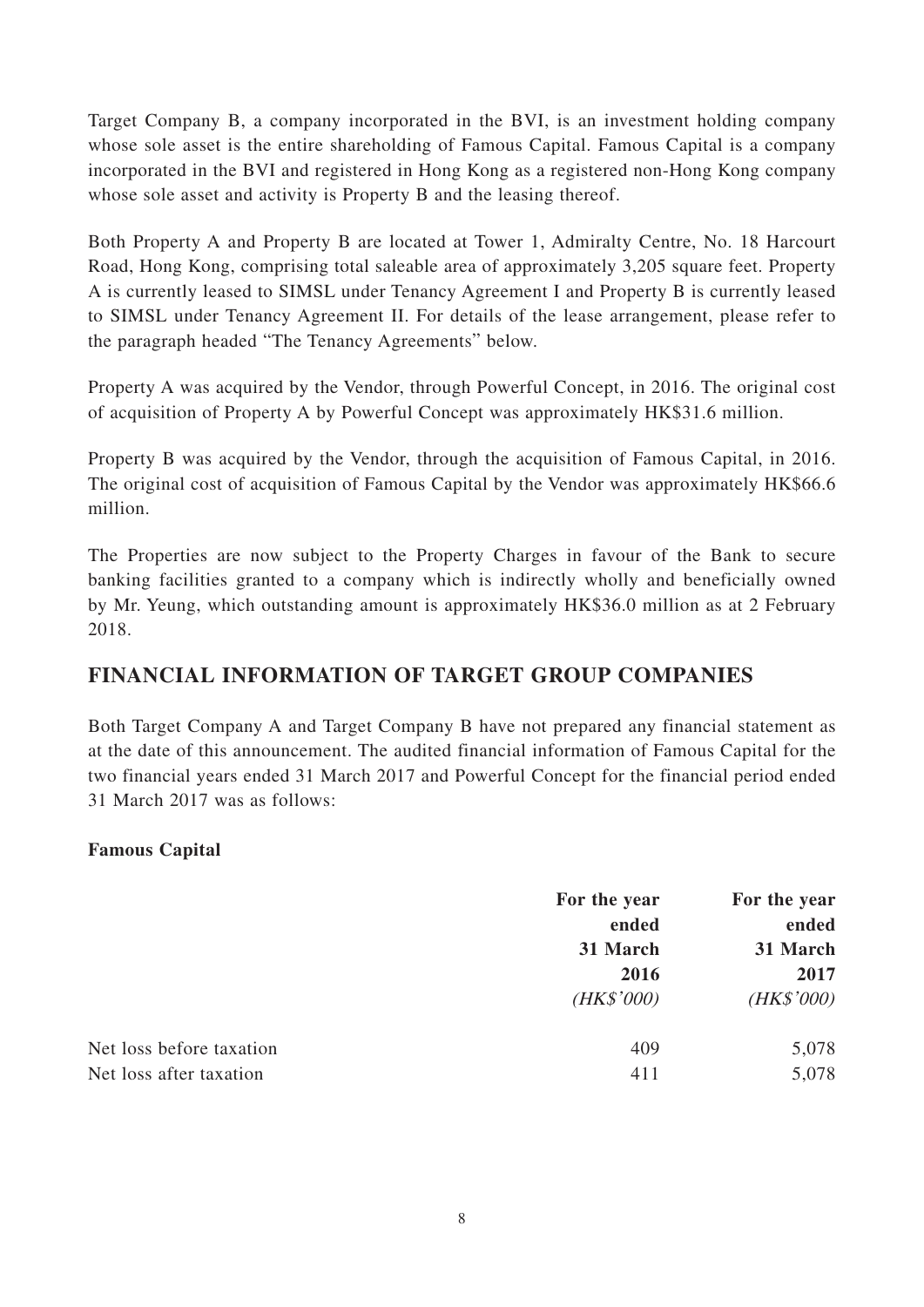### **Powerful Concept**

**For the period from 12 August 2016 (date of incorporation) to 31 March 2017** (HK\$'000)

| Net loss before taxation |     |
|--------------------------|-----|
| Net loss after taxation  | 422 |

### **THE TENANCY AGREEMENTS**

#### **Tenancy Agreement I**

The principal terms of Tenancy Agreement I are as follows:

| Date of agreement :     |   | 30 June 2017                                                                                                                                                           |
|-------------------------|---|------------------------------------------------------------------------------------------------------------------------------------------------------------------------|
| Landlord                |   | Powerful Concept                                                                                                                                                       |
| Tenant                  | ÷ | <b>SIMSL</b>                                                                                                                                                           |
| Property                | ÷ | Office No. 1001A on the 10th Floor of Tower 1 of Admiralty<br>Centre, No. 18 Harcourt Road, Hong Kong (i.e. Property A)                                                |
| Tenancy term            | ÷ | Two (2) years commencing from 2 July 2017 to 1 July 2019 with<br>an option to renew for a further term of two $(2)$ years at the then<br>open market rental            |
| Rental                  |   | HK\$74,204 per month, exclusive of government rates, air-<br>conditioning charges and management fees and all other<br>outgoings, which are also payable by the Tenant |
| <b>Security Deposit</b> | ÷ | HK\$161,412, representing two months' rental and air-conditioning<br>charges and management fees                                                                       |
| Rent-free period        | ÷ | Two (2) months from 2 July 2017 to 1 September 2017                                                                                                                    |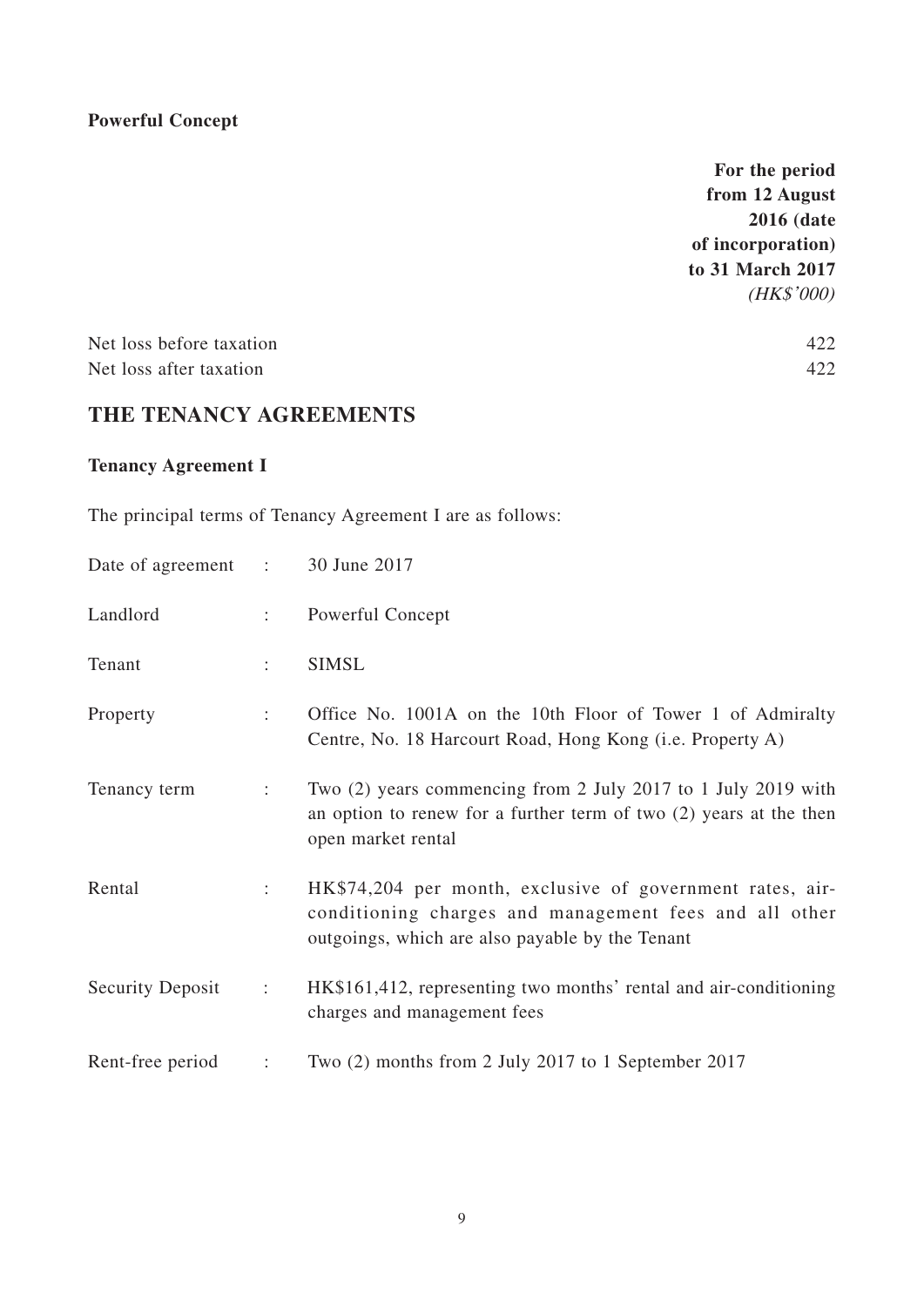#### **Tenancy Agreement II**

The principal terms of Tenancy Agreement II are as follows:

| Date of agreement :     |                      | 30 June 2017                                                                                                                                                            |
|-------------------------|----------------------|-------------------------------------------------------------------------------------------------------------------------------------------------------------------------|
| Landlord                | $\ddot{\phantom{a}}$ | Famous Capital                                                                                                                                                          |
| Tenant                  | ÷                    | <b>SIMSL</b>                                                                                                                                                            |
| Property                | ÷                    | Office No. 1004B on the 10th Floor of Tower 1 of Admiralty<br>Centre, No. 18 Harcourt Road, Hong Kong (i.e. Property B)                                                 |
| Tenancy term            | ÷                    | Two (2) years commencing from 2 July 2017 to 1 July 2019 with<br>an option to renew for a further term of two $(2)$ years at the then<br>open market rental             |
| Rental                  |                      | HK\$163,644 per month, exclusive of government rates, air-<br>conditioning charges and management fees and all other<br>outgoings, which are also payable by the Tenant |
| <b>Security Deposit</b> | $\mathbb{C}$         | HK\$350,138, representing two months' rental and air-conditioning<br>charges and management fees                                                                        |
| Rent-free period        |                      | Two (2) months from 2 July 2017 to 1 September 2017                                                                                                                     |

According to the opinion letters of LCH (Asia-Pacific) Surveyors Limited, the rental payable by the Tenant under the Tenancy Agreements were at the market rental prevailing at the date of the relevant Tenancy Agreements and that the commercial terms in the Tenancy Agreements were fair and reasonable and on normal commercial terms.

As announced by the Company in its announcement dated 26 June 2017, Good Sun Development Limited, another indirect wholly-owned subsidiary of the Company, entered into the First Tenancy Agreement with the Tenant.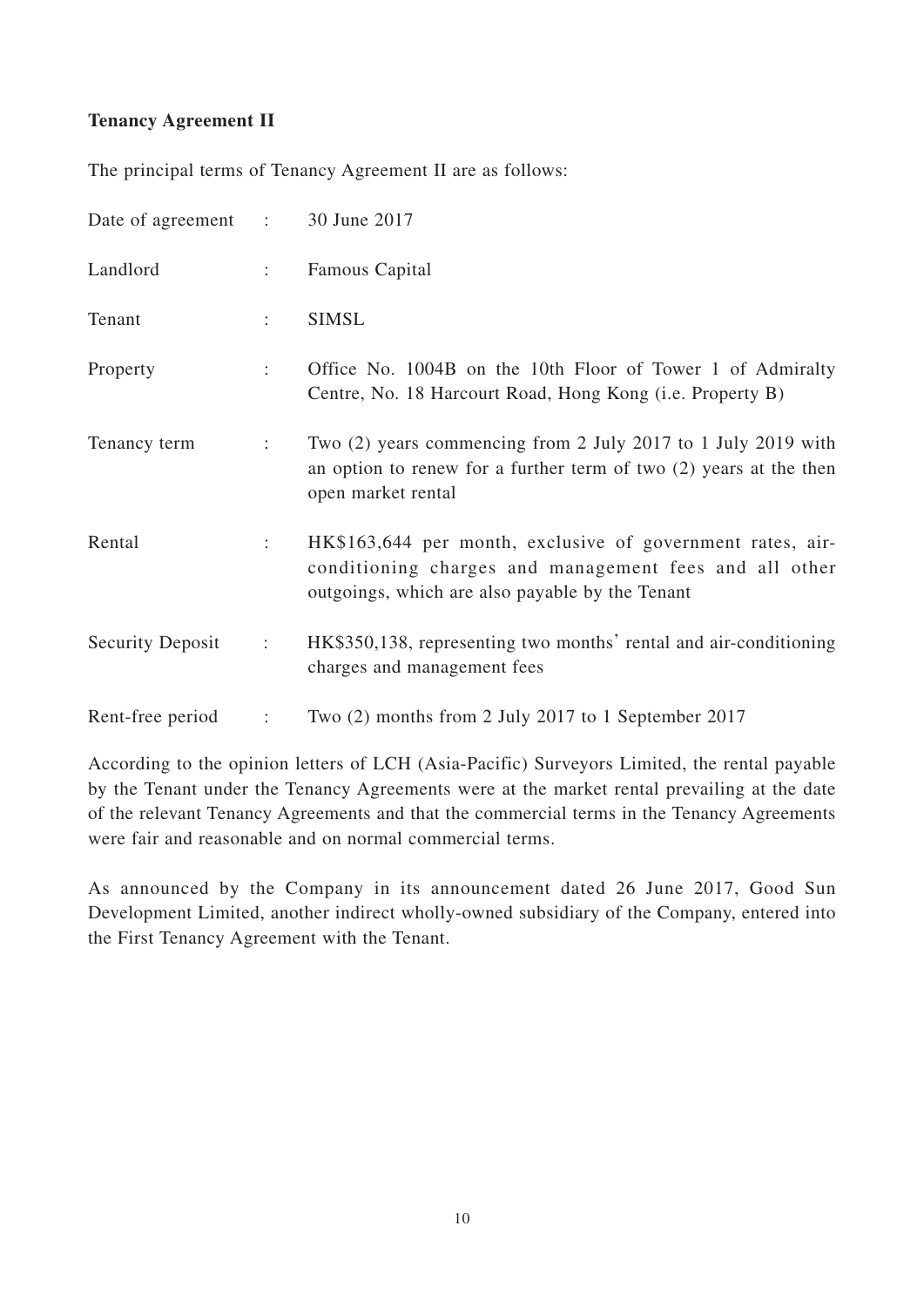Based on the monthly rental under the Tenancy Agreements, it is expected that the total aggregate maximum amount payable by the Tenant to Powerful Concept and Famous Capital under the Tenancy Agreements after Completion together with the First Tenancy Agreement payable to Good Sun Development Limited, an indirect wholly-owned subsidiary of the Company, for each of the two financial years ending 31 December 2019 should not exceed HK\$7,725,000 and HK\$4,242,000 respectively.

The Annual Caps of the continuing connected transactions for the rental income under the First Tenancy Agreement and the Tenancy Agreements for the two financial years ending 31 December 2019 are calculated as follows:

| <b>Annual Caps</b>                              | For the year<br>ending<br>31 December<br>2018 | For the year<br>ending<br>31 December<br>2019 |
|-------------------------------------------------|-----------------------------------------------|-----------------------------------------------|
|                                                 | HK\$                                          | HK\$                                          |
| Rental income under the First Tenancy Agreement | 5,584,000                                     | 2,807,000                                     |
| Rental income under Tenancy Agreement I (Note)  | 668,000                                       | 448,000                                       |
| Rental income under Tenancy Agreement II (Note) | 1,473,000                                     | 987,000                                       |
| Total                                           | 7,725,000                                     | 4,242,000                                     |

Note: Calculated as from Completion, assuming it to take place on 1 April 2018.

### **REASONS FOR AND BENEFITS OF THE ACQUISITION AGREEMENT**

As announced by the Company on 16 June 2017, the refinancing of the investment project at Ponte 16 enabled the Group to recuperate a substantial amount of shareholder's loans contributed to the project. Furthermore, as announced by the Company on 8 September 2017, the Group disposed of its lottery business. The Group has therefore been exploring other investment opportunities.

The Board (other than the independent non-executive Directors who reserved their views pending advice from the Independent Financial Adviser) believes that both rental and price for offices in the central business district in Hong Kong will be able to maintain their growth momentum. The Properties are located adjacent to the Existing Property now held by the Group and the Acquisition has the potential to increase the overall efficiencies of these properties. The Company therefore considers that the Acquisition provides the Group with a good opportunity to capture potential capital appreciation of the Properties.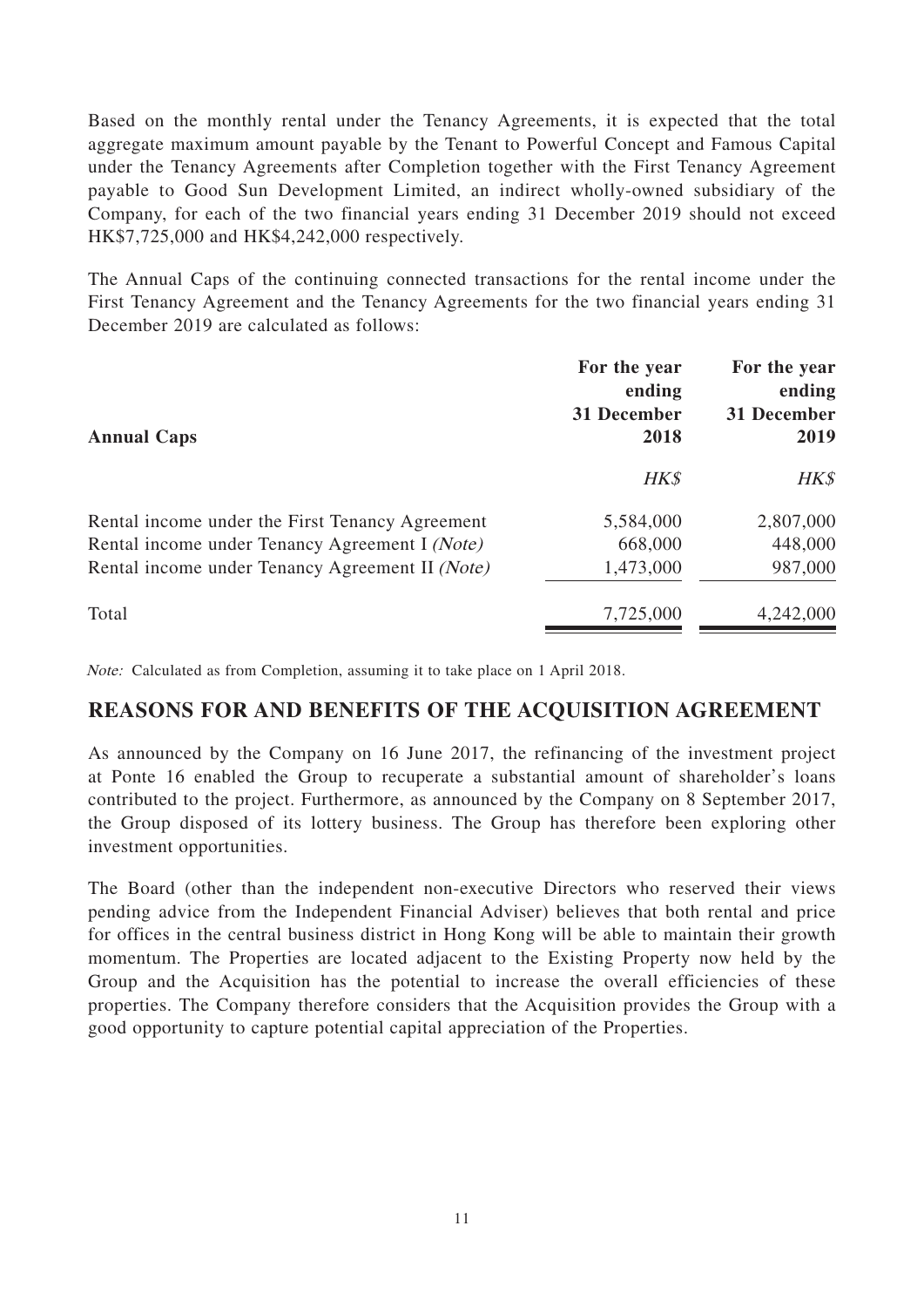Furthermore, the Tenancy Agreements will generate steady recurring rental income and strengthen income base of the Group.

In view of the above and that the terms of the Tenancy Agreements are fair and reasonable, the Directors (excluding the independent non-executive Directors who reserved their views pending advice from the Independent Financial Adviser) considered that the Acquisition, including the Tenancy Agreements, and the terms thereof are fair and reasonable, on normal commercial terms and in the interest of the Company and its shareholders as a whole.

### **LISTING RULES IMPLICATIONS**

#### **The Acquisition Agreement**

As certain applicable percentage ratios under the Listing Rules in respect of the Acquisition are more than 5% but less than 25%, the Acquisition constitutes a discloseable transaction for the Company and is subject to the reporting and announcement requirements under Chapter 14 of the Listing Rules.

The Vendor is direct wholly and beneficially owned by Mr. Yeung, who is the Chairman of the Board and an executive Director as well as a controlling shareholder of the Company, and thus a connected person of the Company. The Acquisition therefore also constitutes a connected transaction for the Company. As certain applicable percentage ratios under the Listing Rules exceed 5% and the Consideration exceeds HK\$10 million, the Acquisition is subject to the reporting, announcement, circular and independent shareholders' approval requirements pursuant to Chapter 14A of the Listing Rules.

#### **The Tenancy Agreements**

The Tenant is indirect wholly and beneficially owned by Mr. Yeung and therefore also a connected person of the Company. As Powerful Concept and Famous Capital, being the landlords under the Tenancy Agreements, will become indirect wholly-owned subsidiaries of the Company upon Completion, the Tenancy Agreements will upon Completion constitute continuing connected transactions for the Company under Chapter 14A of the Listing Rules.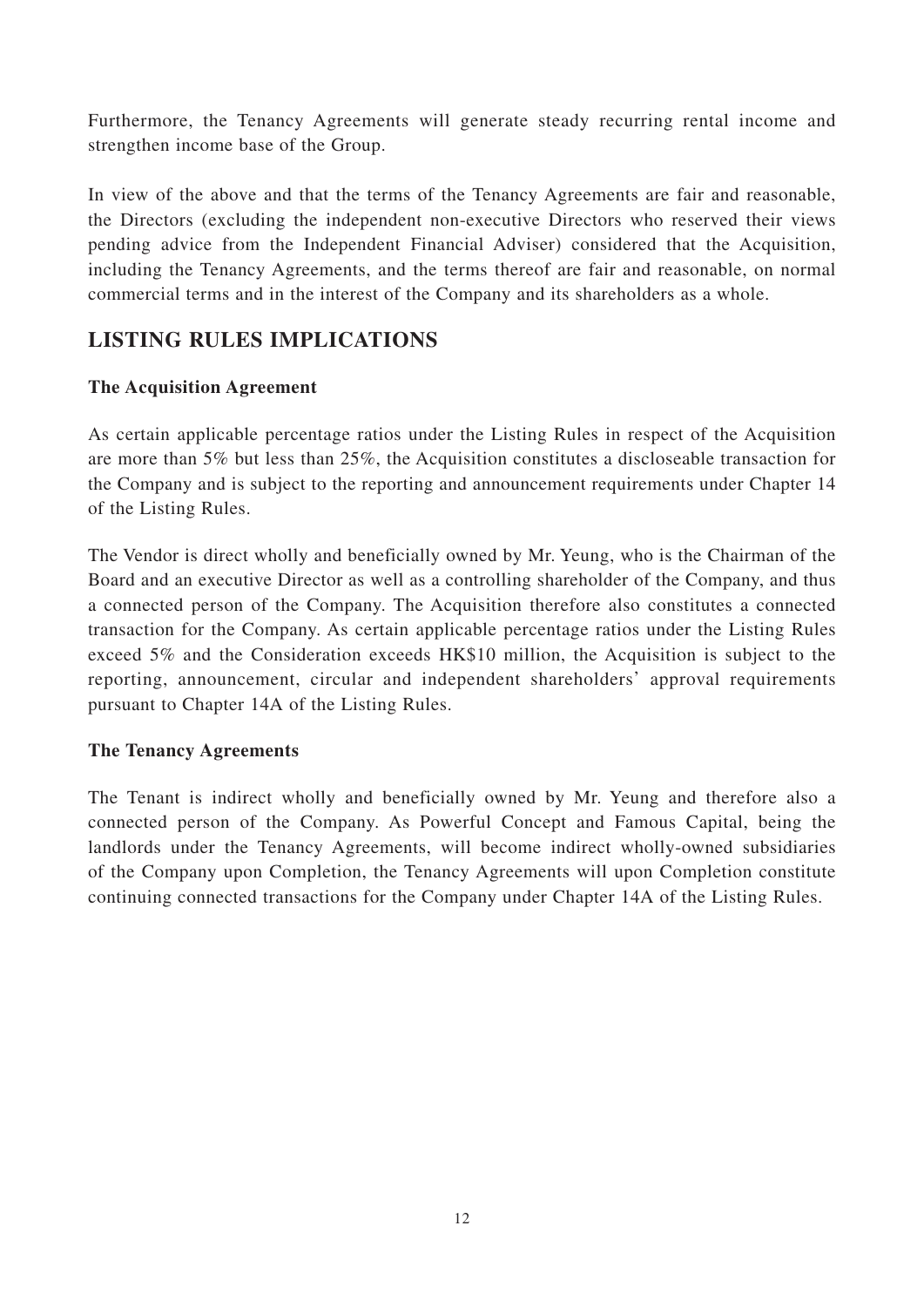As the largest Annual Cap in respect of the amount payable by the Tenant to the landlords under the Tenancy Agreements for each of the two financial years ending 31 December 2019, on their own is less than, but on an aggregated basis with the First Tenancy Agreement exceeds, HK\$3,000,000 but all the applicable percentage ratios calculated on an annual basis pursuant to Rule 14.07 of the Listing Rules, on such aggregation, are less than 5%, the Tenancy Agreements are subject to the reporting, announcement and annual review requirements but are exempt from the circular (including independent financial advice) and the independent shareholders' approval requirements pursuant to Rule 14A.76(2) of the Listing Rules.

### **GENERAL**

By virtue of the connection between Mr. Yeung and each of the Vendor and the Tenant, Mr. Yeung is considered to have material interest in the Acquisition. Further, Dr. Ma Ho Man, Hoffman, the Deputy Chairman of the Board and an executive Director, is the nephew of Mr. Yeung. Both of them have abstained from voting on the resolutions of the Board to approve the Acquisition Agreement and the transactions contemplated thereunder. Save as mentioned above, none of the Directors has any material interest in the transactions contemplated under the Acquisition Agreement who are required to abstain from voting on the resolutions of the Board in respect of the Acquisition.

The Independent Board Committee has been established to advise the Independent Shareholders in relation to the Acquisition Agreement. The Company will appoint an independent financial adviser to advise the Independent Board Committee and the Independent Shareholders in this regard.

The SGM will be convened and held for the Independent Shareholders to consider, and if thought fit, to approve the Acquisition Agreement and the transactions contemplated thereunder. As at the date of this announcement, to the best of the Directors' knowledge, information and belief, save for Mr. Yeung and his associates, no other Shareholder is required to abstain from voting on the resolutions in respect of the approval of the Acquisition Agreement and the transactions contemplated thereunder at the SGM.

It is expected that the circular containing, among other things, (i) further information on the Acquisition and the Acquisition Agreement; (ii) the recommendation from the Independent Board Committee to the Independent Shareholders; (iii) the letter of advice from the Independent Financial Adviser to the Independent Board Committee and the Independent Shareholders; and (iv) the notice of the SGM, will be despatched to the Shareholders on or before 8 March 2018.

**Completion is subject to the fulfilment (or waiver) of the conditions precedent set out in the Acquisition Agreement, including but not limited to the approval of the Acquisition at the SGM, and therefore may or may not proceed. Shareholders and potential investors are advised to exercise caution when dealing in the Shares.**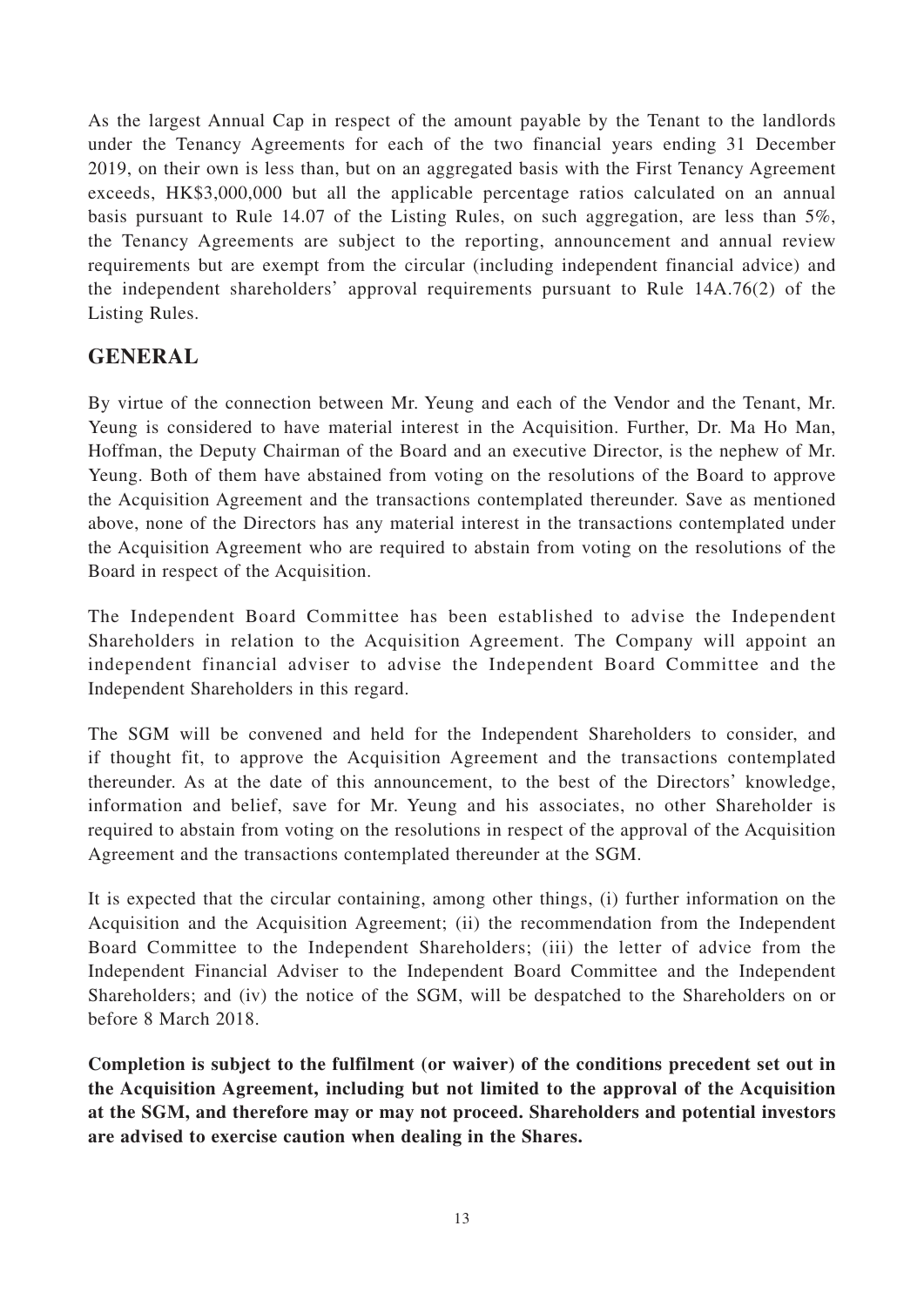# **DEFINITIONS**

Unless the context otherwise requires, capitalised terms used in this announcement shall have the following meanings:

| "Acquisition"           | the acquisition of the Sale Shares and the Sale Loans by the<br>Purchaser pursuant to the Acquisition Agreement                                                                                                                                                                                    |
|-------------------------|----------------------------------------------------------------------------------------------------------------------------------------------------------------------------------------------------------------------------------------------------------------------------------------------------|
| "Acquisition Agreement" | the sale and purchase agreement dated 13 February 2018<br>entered into between the Purchaser, the Vendor and the<br>Guarantor in relation to the Acquisition                                                                                                                                       |
| "Annual Cap(s)"         | has the same meaning ascribed to it under the section headed<br>"Listing Rules Implication" in this announcement                                                                                                                                                                                   |
| "associate(s)"          | has the same meaning ascribed to it under the Listing Rules                                                                                                                                                                                                                                        |
| "Bank"                  | United Overseas Bank Limited                                                                                                                                                                                                                                                                       |
| "Board"                 | the board of Directors                                                                                                                                                                                                                                                                             |
| "Business Day"          | any day (excluding Saturday, Sunday, public holidays and<br>any day on which a tropical cyclone warning no. 8 or above<br>or a "black" rainstorm warning signal is hoisted at any time<br>between 9:00 a.m. and 5:00 p.m.) on which licensed banks<br>are generally open for business in Hong Kong |
| " $BVI"$                | the British Virgin Islands                                                                                                                                                                                                                                                                         |
| "Company"               | Success Universe Group Limited (Stock Code: 00487), a<br>company incorporated in Bermuda with limited liability<br>whose issued Shares are listed on the Main Board of the<br><b>Stock Exchange</b>                                                                                                |
| "Completion"            | completion of the Acquisition pursuant to the terms and<br>conditions of the Acquisition Agreement                                                                                                                                                                                                 |
| "Completion Date"       | the date on which Completion takes place                                                                                                                                                                                                                                                           |
| "Consideration"         | the total consideration for the Sale Shares and Sale Loans<br>payable by the Purchaser                                                                                                                                                                                                             |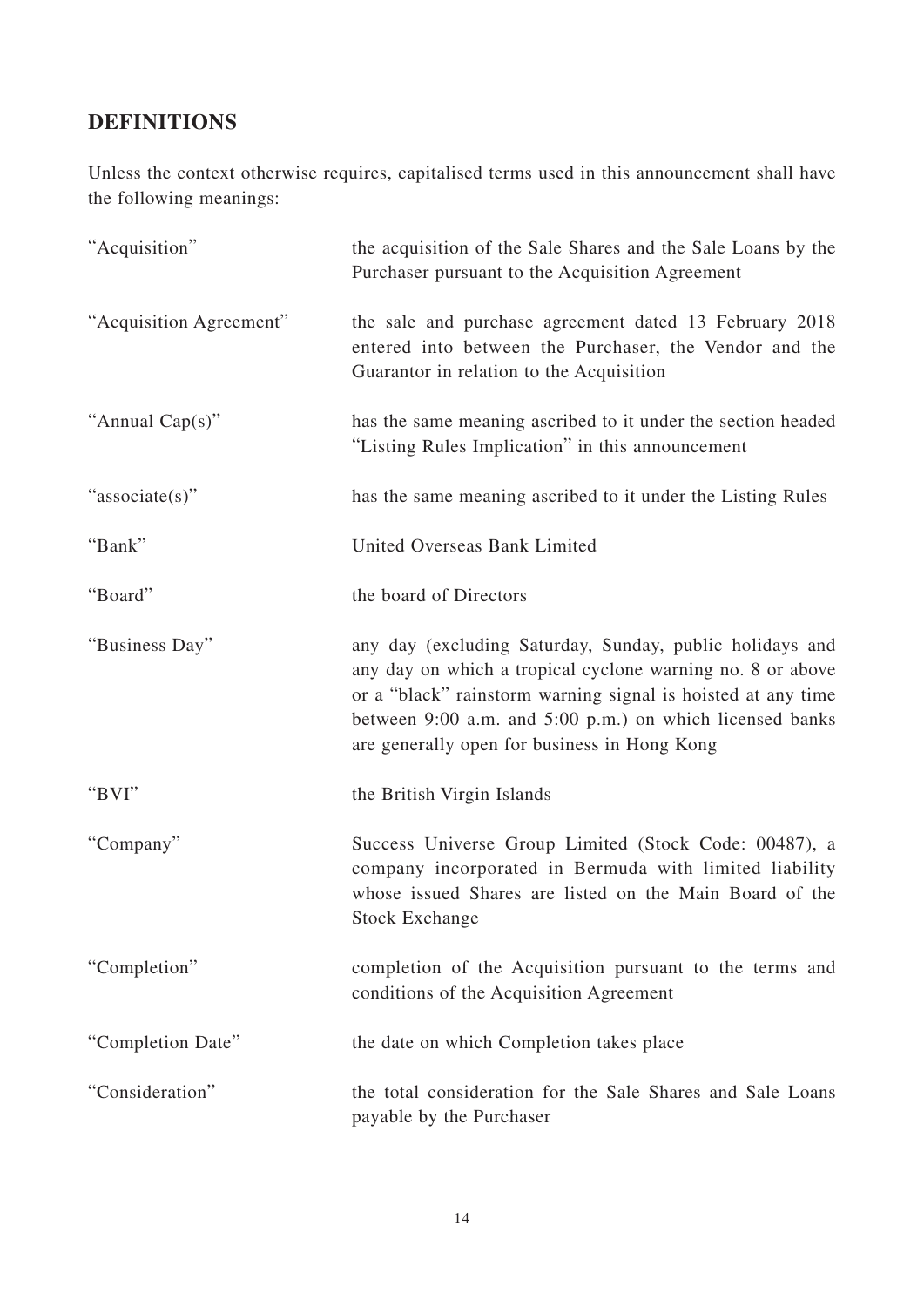| "connected person(s)"            | has the same meaning ascribed to it under the Listing Rules                                                                                                                                                                                                                                                                                                |
|----------------------------------|------------------------------------------------------------------------------------------------------------------------------------------------------------------------------------------------------------------------------------------------------------------------------------------------------------------------------------------------------------|
| "controlling shareholder"        | has the same meaning ascribed to it under the Listing Rules                                                                                                                                                                                                                                                                                                |
| " $Directory$ "                  | director(s) of the Company                                                                                                                                                                                                                                                                                                                                 |
| "Existing Property"              | Office No. 1003 and Unit 1004A on the 10th Floor of<br>Tower 1 of Admiralty Centre, No. 18 Harcourt Road, Hong<br>Kong                                                                                                                                                                                                                                     |
| "Famous Capital"                 | Famous Capital International Limited, a company<br>incorporated in the BVI with limited liability and registered<br>in Hong Kong as a registered non-Hong Kong company                                                                                                                                                                                     |
| "First Tenancy Agreement"        | a tenancy agreement entered into between Good Sun<br>Development Limited, an indirect wholly-owned subsidiary<br>of the Company, and SIMSL in respect of the Existing<br>Property, details of which have been disclosed in the<br>announcement of the Company dated 26 June 2017                                                                           |
| "Group"                          | the Company and its subsidiaries from time to time                                                                                                                                                                                                                                                                                                         |
| "Guarantor"                      | Mr. Yeung, being the guarantor of the Vendor to the<br>Purchaser for all the obligations and liabilities of the Vendor<br>under the Acquisition Agreement                                                                                                                                                                                                  |
| "HK\$"                           | Hong Kong dollars, the lawful currency of Hong Kong                                                                                                                                                                                                                                                                                                        |
| "Hong Kong"                      | the Hong Kong Special Administrative Region of the<br>People's Republic of China                                                                                                                                                                                                                                                                           |
| "Independent Board<br>Committee" | the independent board committee of the Board comprising<br>Ms. Yeung Mo Sheung, Ann, Mr. Chin Wing Lok, Ambrose<br>and Mr. Chong Ming Yu, being all the independent non-<br>executive Directors, established by the Board for the purpose<br>of advising the Independent Shareholders in relation to the<br>fairness and reasonableness of the Acquisition |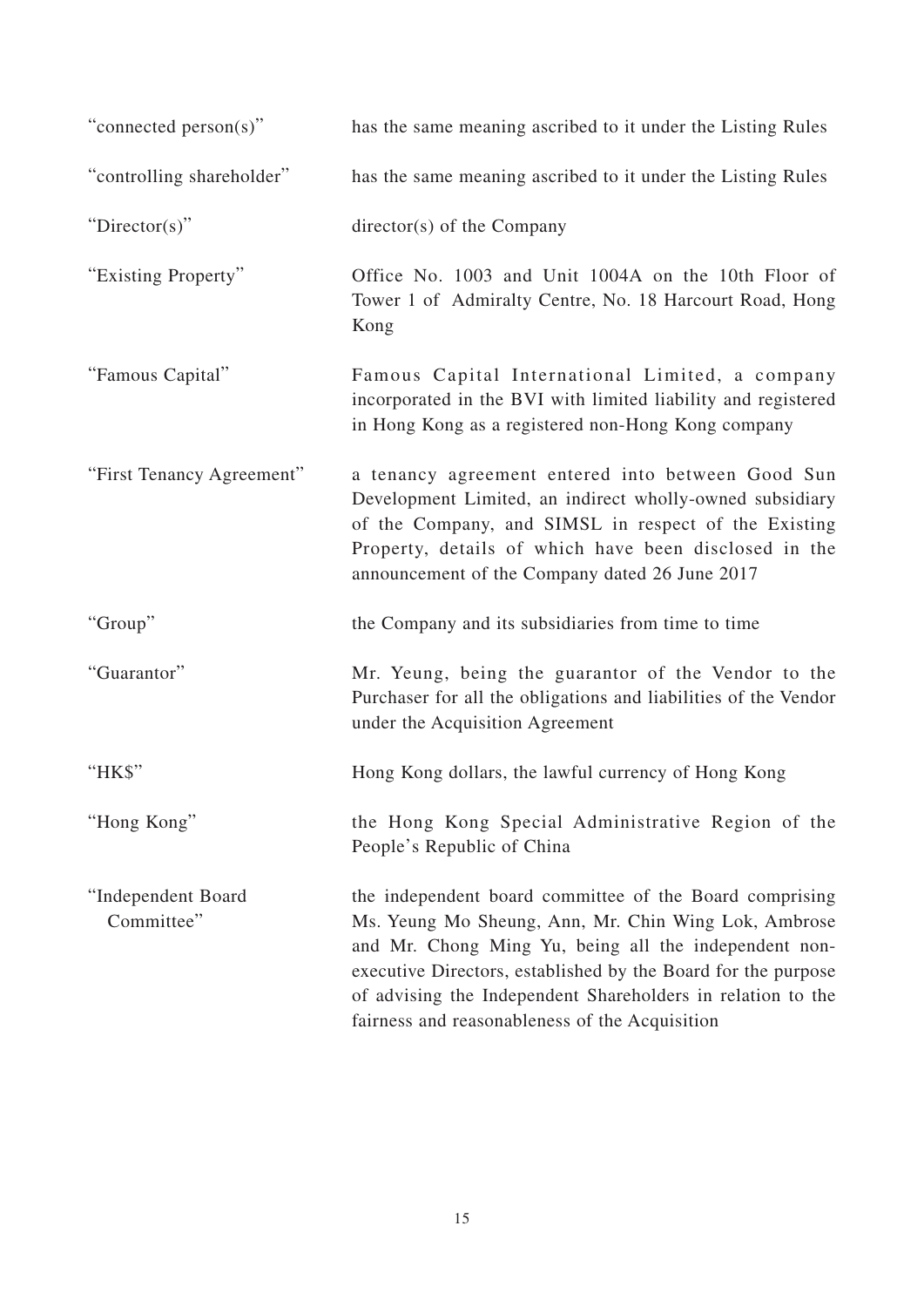| "Independent Financial<br>Adviser" | the independent financial adviser to be appointed by the<br>Company, as approved by the Independent Board Committee,<br>for the purpose of advising the Independent Board<br>Committee and the Independent Shareholders in relation to<br>the Acquisition                                                                                                                                                                                                                                                                                                                                                                                                                                                                                                                                                                                                                                                       |
|------------------------------------|-----------------------------------------------------------------------------------------------------------------------------------------------------------------------------------------------------------------------------------------------------------------------------------------------------------------------------------------------------------------------------------------------------------------------------------------------------------------------------------------------------------------------------------------------------------------------------------------------------------------------------------------------------------------------------------------------------------------------------------------------------------------------------------------------------------------------------------------------------------------------------------------------------------------|
| "Independent<br>Shareholders"      | Shareholders other than Mr. Yeung and his associates                                                                                                                                                                                                                                                                                                                                                                                                                                                                                                                                                                                                                                                                                                                                                                                                                                                            |
| "Listing Rules"                    | the Rules Governing the Listing of Securities on the Stock<br>Exchange                                                                                                                                                                                                                                                                                                                                                                                                                                                                                                                                                                                                                                                                                                                                                                                                                                          |
| "Long Stop Date"                   | 31 May 2018 or such later date as the Vendor and the<br>Purchaser may agree in writing                                                                                                                                                                                                                                                                                                                                                                                                                                                                                                                                                                                                                                                                                                                                                                                                                          |
| "Macau"                            | the Macau Special Administrative Region of the People's<br>Republic of China                                                                                                                                                                                                                                                                                                                                                                                                                                                                                                                                                                                                                                                                                                                                                                                                                                    |
| "Massive Success Group"            | Target Company B and Famous Capital                                                                                                                                                                                                                                                                                                                                                                                                                                                                                                                                                                                                                                                                                                                                                                                                                                                                             |
| "Merchant Charm Group"             | Target Company A and Powerful Concept                                                                                                                                                                                                                                                                                                                                                                                                                                                                                                                                                                                                                                                                                                                                                                                                                                                                           |
| "Mr. Yeung"                        | Mr. Yeung Hoi Sing, Sonny, the Chairman of the Board and<br>an executive Director as well as a controlling shareholder of<br>the Company                                                                                                                                                                                                                                                                                                                                                                                                                                                                                                                                                                                                                                                                                                                                                                        |
| "Net Current Asset Value"          | (A) the aggregate amount of (i) prepayments in respect<br>of insurance premium, government rents and rates and<br>management fees in respect of Property A or, as the case<br>may be, Property B, (ii) deposits with utilities companies<br>and management fee deposits and other deposits held by<br>the manager or management company of Admiralty Centre<br>in respect of Property A or, as the case may be, Property<br>B insofar as they are subsisting and transferrable to the<br>subsequent purchaser of the relevant Properties or refundable<br>to the owner of the relevant Properties, and (iii) prepaid<br>rental under Tenancy Agreement I or, as the case may be,<br>Tenancy Agreement II; less (B) the aggregate amount of<br>all liabilities (other than the relevant Sale Loans) of the<br>Merchant Charm Group and the Massive Success Group<br>respectively, in each case, as at Completion |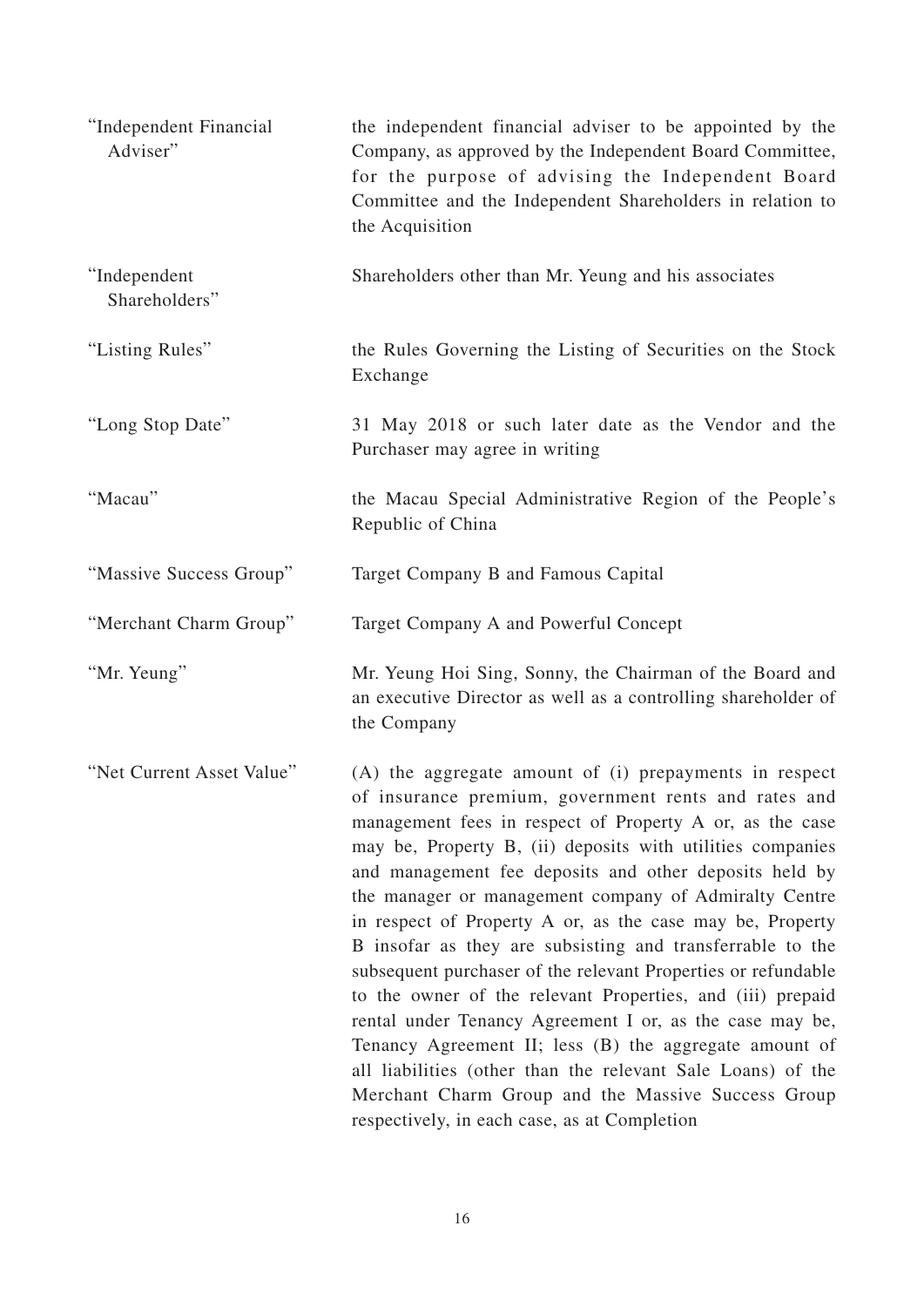| "Properties"        | collectively, Property A and Property B                                                                                                                                                            |
|---------------------|----------------------------------------------------------------------------------------------------------------------------------------------------------------------------------------------------|
| "Property A"        | Office No. 1001A on the 10th Floor of Tower 1 of Admiralty<br>Centre, No.18 Harcourt Road, Hong Kong                                                                                               |
| "Property B"        | Office No. 1004B on the 10th Floor of Tower 1 of Admiralty<br>Centre, No.18 Harcourt Road, Hong Kong                                                                                               |
| "Property Charges"  | collectively, Property Charge A and Property Charge B                                                                                                                                              |
| "Property Charge A" | the legal charge/mortgage dated 2 February 2017 in respect<br>of Property A executed by Powerful Concept in favour<br>of the Bank registered at the Land Registry by Memorial<br>no.17021601950134 |
| "Property Charge B" | the legal charge/mortgage dated 2 February 2017 in respect<br>of Property B executed by Famous Capital in favour of<br>the Bank registered at the Land Registry by Memorial<br>no.17021601950125   |
| "Powerful Concept"  | Powerful Concept Limited, a company incorporated in Hong<br>Kong with limited liability                                                                                                            |
| "Purchaser"         | Victory Devotion Limited, a company incorporated in<br>the BVI with limited liability and a direct wholly-owned<br>subsidiary of the Company                                                       |
| "Sale Loans"        | collectively, Sale Loan A and Sale Loan B                                                                                                                                                          |
| "Sale Loan A"       | all amount owing by Target Company A to the Vendor as at<br>Completion                                                                                                                             |
| "Sale Loan B"       | all amount owing by Target Company B to the Vendor as at<br>Completion                                                                                                                             |
| "Sale Shares"       | collectively, Sale Share A and Sale Share B                                                                                                                                                        |
| "Sale Share A"      | one issued share of and in Target Company A, being the only<br>issued share of and in Target Company A as at the date of the<br>Acquisition Agreement and at Completion                            |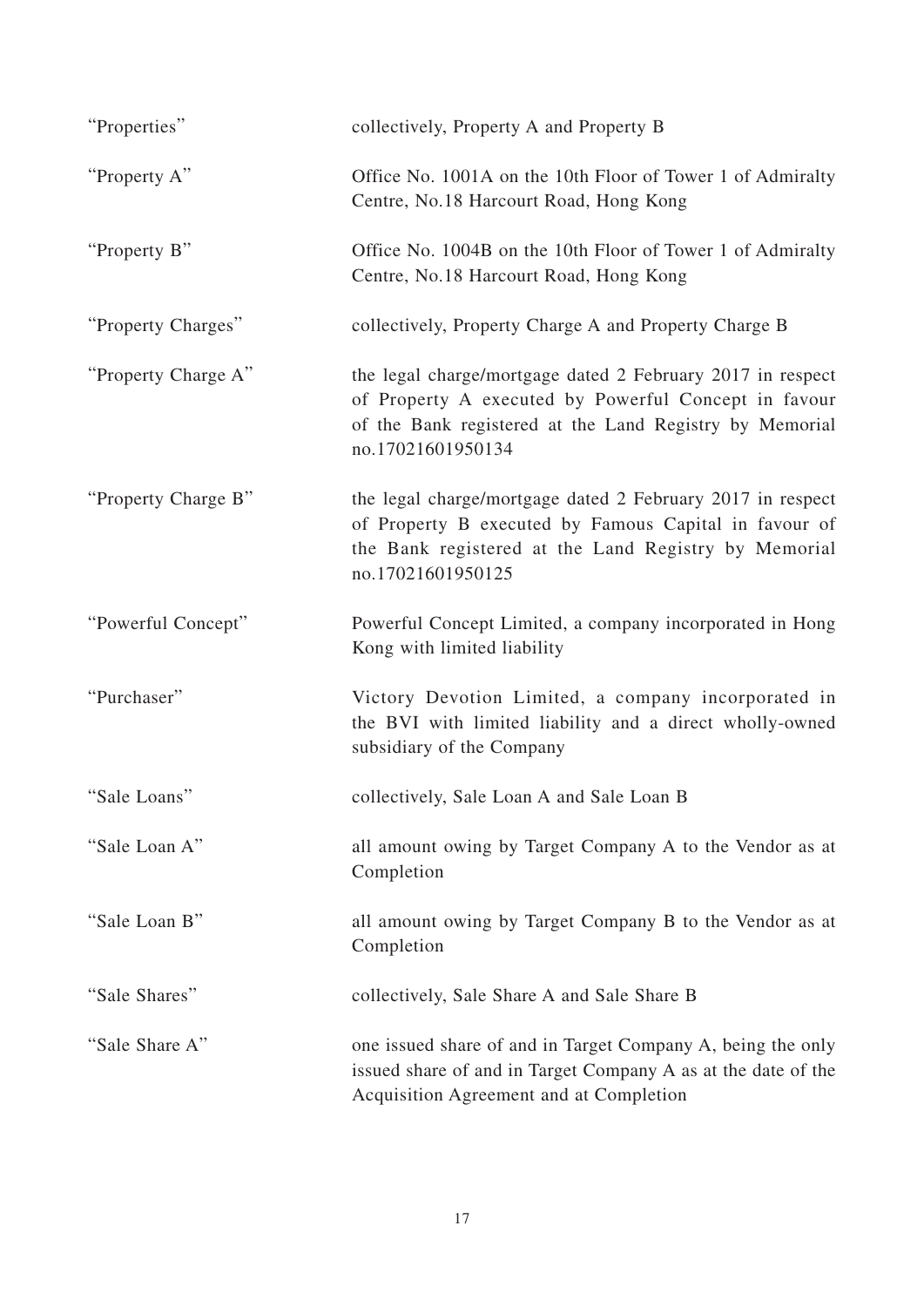| "Sale Share B"           | one issued share of and in Target Company B, being the only<br>issued share of and in Target Company B as at the date of the<br>Acquisition Agreement and at Completion                                                                               |
|--------------------------|-------------------------------------------------------------------------------------------------------------------------------------------------------------------------------------------------------------------------------------------------------|
| "Share $(s)$ "           | ordinary share(s) of HK\$0.01 each in the share capital of the<br>Company                                                                                                                                                                             |
| "SIMSL" or "Tenant"      | Success International Management Services Limited, a<br>company incorporated in the BVI with limited liability and<br>registered in Hong Kong as a registered non-Hong Kong<br>company, and is indirect wholly and beneficially owned by<br>Mr. Yeung |
| "Shareholders"           | $holder(s)$ of the Share $(s)$                                                                                                                                                                                                                        |
| "SGM"                    | special general meeting of the Company to be convened for<br>the purpose of considering and, if thought fit, approving the<br>Acquisition Agreement and the transactions contemplated<br>thereunder                                                   |
| "Stock Exchange"         | The Stock Exchange of Hong Kong Limited                                                                                                                                                                                                               |
| "subsidiary(ies)"        | has the same meaning ascribed to it under the Listing Rules                                                                                                                                                                                           |
| "Target Companies"       | Target Company A and Target Company B                                                                                                                                                                                                                 |
| "Target Company A"       | Merchant Charm Limited, a company incorporated in the<br><b>BVI</b> with limited liability                                                                                                                                                            |
| "Target Company B"       | Massive Success Global Limited, a company incorporated in<br>the BVI with limited liability                                                                                                                                                           |
| "Target Group Companies" | collectively, the Target Companies, Powerful Concept and<br>Famous Capital                                                                                                                                                                            |
| "Tenancy Agreement I"    | the existing tenancy agreement dated 30 June 2017 made<br>between Powerful Concept and SIMSL in respect of Property<br>A                                                                                                                              |
| "Tenancy Agreement II"   | the existing tenancy agreement dated 30 June 2017 made<br>between Famous Capital and SIMSL in respect of Property B                                                                                                                                   |